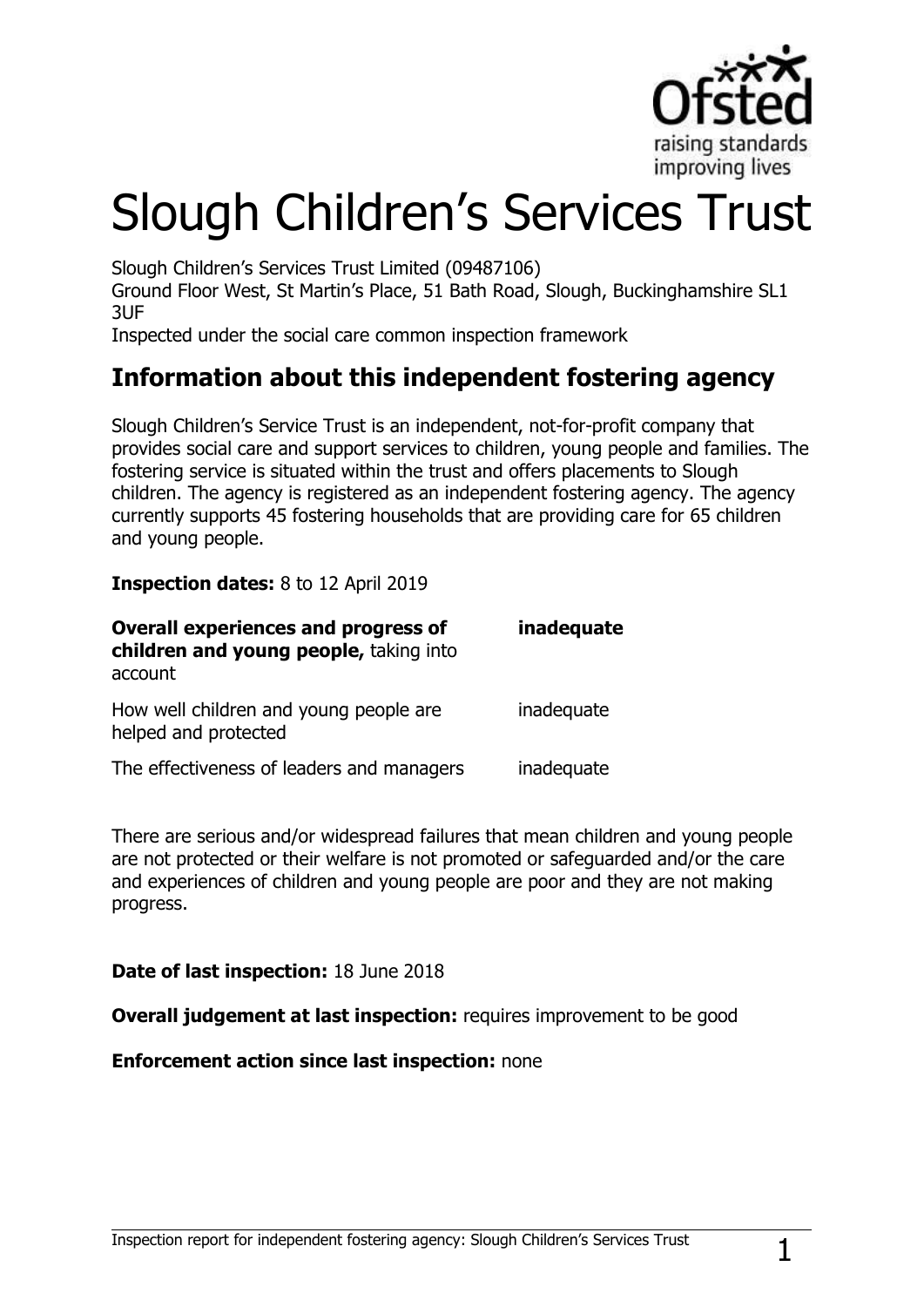

# **Key findings from this inspection**

This independent fostering agency is inadequate because:

- There has been no registered manager in the service for over 18 months. This has a negative impact on the oversight, stability and management of the service.
- Leaders and managers have failed to sufficiently monitor the service. This has resulted in the repeated failure of the agency to be compliant with The Fostering Services (England) Regulations 2011, resulting in poor experiences for children.
- There has been a lack of progress to address the requirements and recommendations not met at the previous inspections.
- Leaders, managers and staff have not acted swiftly enough to address concerns raised about the care and welfare of children. They have not challenged foster carers to ensure that the needs of children are met.
- Senior leaders and managers have not completed an investigation as requested by the local authority designated officer.
- Staff do not routinely complete thorough matching and assessment processes prior to placing a child with a foster carer. As a result, some children have been placed with carers outside the terms of their approval. Foster carers have not always been prepared for, or informed about, children's needs and risks.
- There has been a lack of review and learning from placement breakdowns.
- Staff recruitment processes are not thorough or robust. Recruitment records do not evidence that the agency has assured itself that staff are suitable.
- Staff are not consistently well managed, they do not receive regular, effective supervision or have thorough performance assessment and management.

The independent fostering agency's strengths:

- All children are engaged in education, with clear individual support plans that assist them to achieve their potential.
- The scrutiny and quality assurance role of panel is thorough.
- The Agency Decision Making process is effective and quality assures the work of the panel.
- The Mockingbird Programme has been well received by carers, who feel well supported and prepared to meet the needs of those in their care. Children reported that they like belonging to a larger support network.
- Young people in 'Staying Put' arrangements are settled and making progress.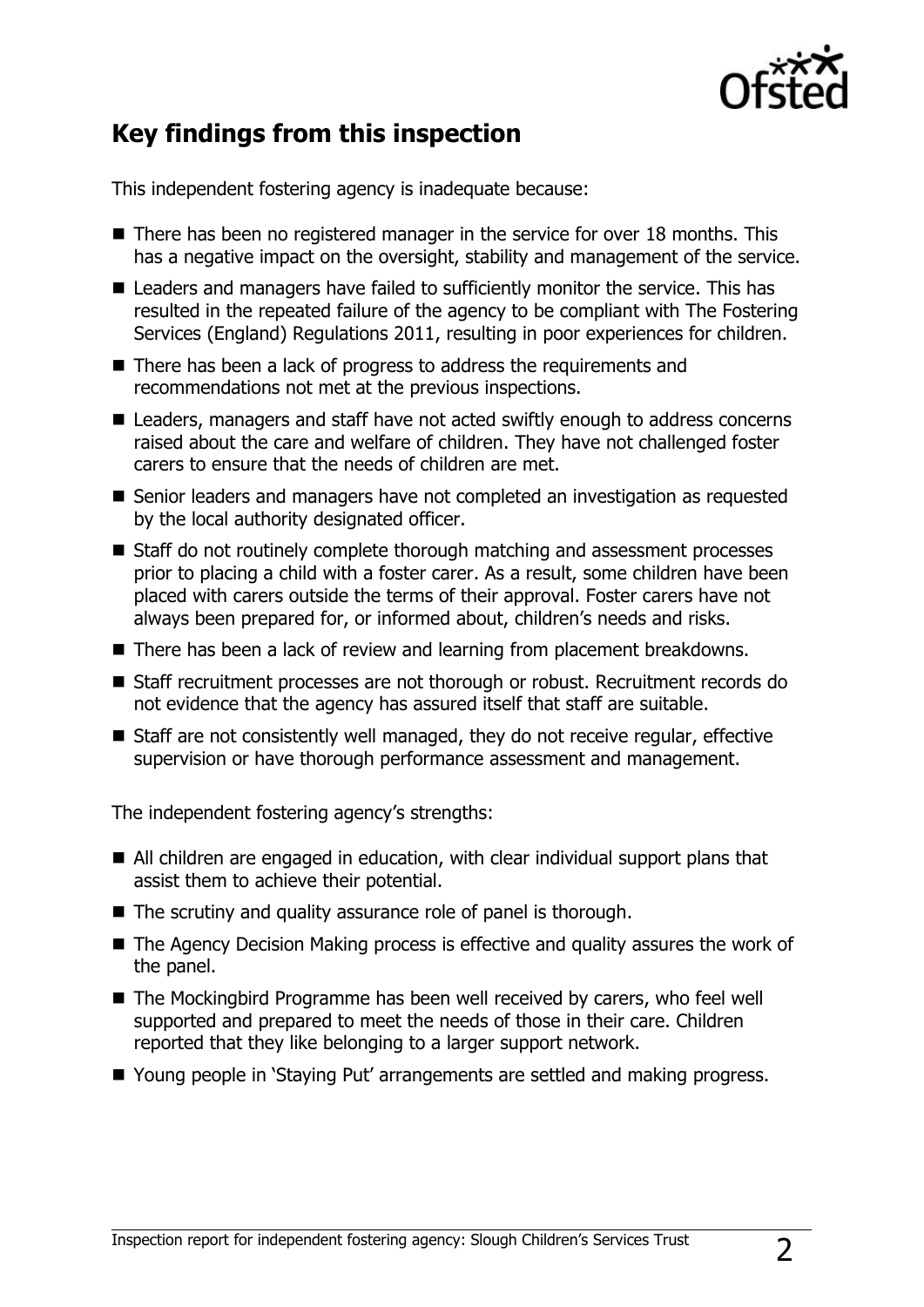

## **What does the independent fostering agency need to do to improve?**

#### **Statutory requirements**

This section sets out the actions that the registered person(s) must take to meet the Care Standards Act 2000, Fostering Services (England) Regulations 2011 and the national minimum standards. The registered person(s) must comply within the given timescales.

| <b>Requirement</b>                                                                                                                   | Due date   |
|--------------------------------------------------------------------------------------------------------------------------------------|------------|
| *Registered person-general requirements                                                                                              | 10/06/2019 |
| The registered provider and the registered manager must,<br>having regard to-                                                        |            |
| the need to safeguard and promote the welfare of the<br>children placed by the fostering agency,                                     |            |
| carry on or manage the fostering agency (as the case may                                                                             |            |
| be) with sufficient care, competence and skill.<br>(Regulation $(8)(1)(a)(b)$ )                                                      |            |
| *Independent fostering agencies—duty to secure welfare                                                                               | 10/06/2019 |
| The registered person in respect of an independent fostering<br>agency must ensure that-                                             |            |
| the welfare of children placed or to be placed with foster<br>parents is safeguarded and promoted at all times, and                  |            |
| before making any decision affecting a child placed or to be                                                                         |            |
| placed with a foster parent due consideration is given to the<br>$child's$ –                                                         |            |
| wishes and feelings (having regard to the child's age and<br>understanding), and                                                     |            |
| religious persuasion, racial origin and cultural and linguistic                                                                      |            |
| background. (Regulation $(11)(a)(b)(i)(ii))$                                                                                         |            |
| *Arrangements for the protection of children<br>The fostering service provider must prepare and implement a<br>written policy which- | 10/06/2019 |
| is intended to safeguard children placed with foster parents                                                                         |            |
| from abuse or neglect, and<br>sets out the procedure to be followed in the event of any                                              |            |
| allegation of abuse or neglect.                                                                                                      |            |
| The procedure under paragraph $(1)(b)$ must, subject to<br>paragraph (4), provide in particular for-                                 |            |
|                                                                                                                                      |            |
| written records to be kept of any allegation of abuse or                                                                             |            |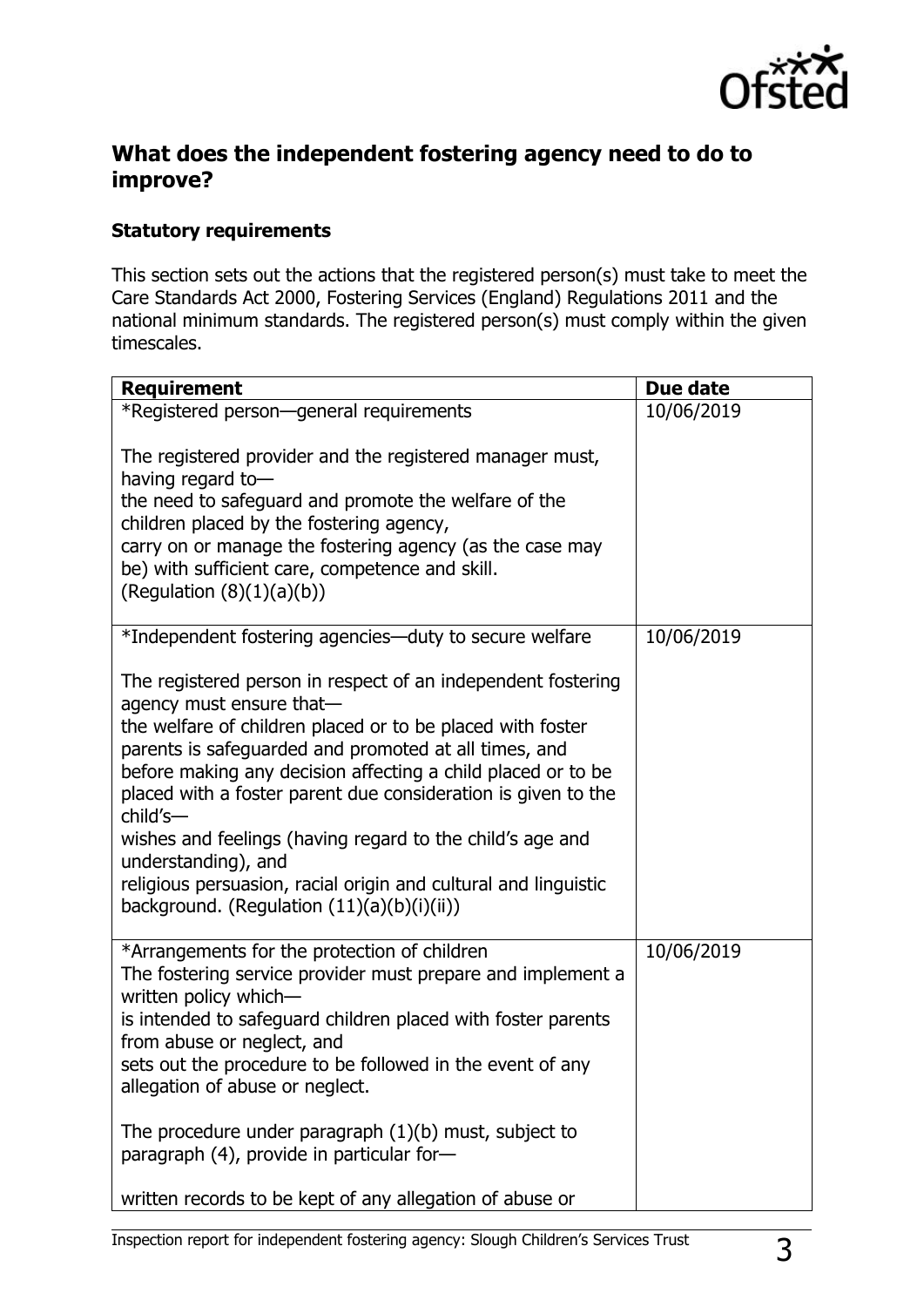

| neglect, and of the action taken in response,<br>consideration to be given to the measures which may be<br>necessary to protect children placed with foster parents<br>following an allegation of abuse or neglect.<br>(Regulation $(12)(1)(a)(b)(3)(d)(e)$ )                                                                                                                                                                                                                                                                               |            |
|---------------------------------------------------------------------------------------------------------------------------------------------------------------------------------------------------------------------------------------------------------------------------------------------------------------------------------------------------------------------------------------------------------------------------------------------------------------------------------------------------------------------------------------------|------------|
| Staffing of fostering service<br>The fostering service provider must ensure that there is a<br>sufficient number of suitably qualified, competent and<br>experienced persons working for the purposes of the                                                                                                                                                                                                                                                                                                                                | 01/07/2019 |
| fostering service, having regard to-<br>the need to safeguard and promote the health and welfare of<br>children placed with foster parents. (Regulation (19)(b))                                                                                                                                                                                                                                                                                                                                                                            |            |
| Support, training and information for foster parents                                                                                                                                                                                                                                                                                                                                                                                                                                                                                        | 01/07/2019 |
| The fostering service provider must provide foster parents<br>with such training, advice, information and support, including<br>support outside office hours, as appears necessary in the<br>interests of children placed with them.                                                                                                                                                                                                                                                                                                        |            |
| The fostering service provider must take all reasonable steps<br>to ensure that foster parents are familiar with, and act in<br>accordance with the policies established in accordance with<br>regulations $12(1)$ and $13(1)$ and $(3)$ .                                                                                                                                                                                                                                                                                                  |            |
| The fostering service provider must ensure that, in relation<br>to any child placed or to be placed with a foster parent, the<br>foster parent is given such information, which is kept up to<br>date, as to enable him to provide appropriate care for the<br>child, and in particular that each foster parent is provided<br>with a copy of the most recent version of the child's care<br>plan provided to the fostering service provider under<br>regulation 6(3)(d) of the Care Planning Regulations.<br>(Regulation $(17)(1)(2)(3)$ ) |            |
| *Fitness of workers                                                                                                                                                                                                                                                                                                                                                                                                                                                                                                                         | 10/06/2019 |
| The fostering service provider must not-<br>employ a person to work for the purposes of the fostering<br>service unless that person is fit to do so.                                                                                                                                                                                                                                                                                                                                                                                        |            |
| For the purposes of paragraph $(1)$ , a person is not fit to work<br>for the purposes of a fostering service unless that person-<br>is of integrity and good character,<br>has the qualifications, skills and experience necessary for the<br>work they are to perform,<br>is physically and mentally fit for the work they are to                                                                                                                                                                                                          |            |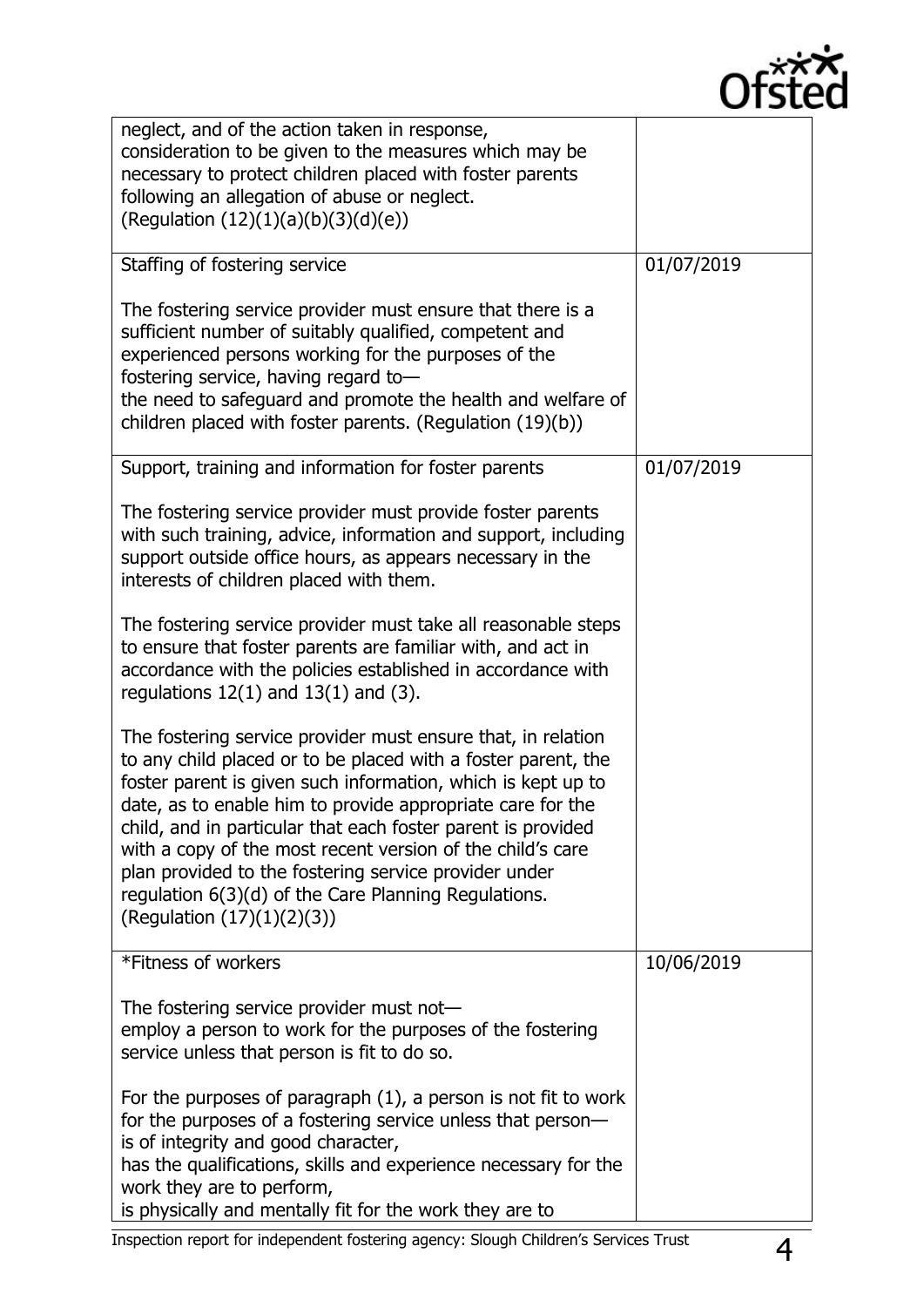

| perform,<br>and full and satisfactory information is available in relation to<br>that person in respect of each of the matters specified in<br>Schedule 1. (Regulation $(20)(1)(a)(3)(a)(b)(c)$ ) |            |
|---------------------------------------------------------------------------------------------------------------------------------------------------------------------------------------------------|------------|
| Employment of staff                                                                                                                                                                               | 01/07/2019 |
| The fostering service provider must ensure that all persons<br>employed by them-<br>receive appropriate training, supervision and appraisal.<br>(Regularion(21)(4)(a))                            |            |

\* These requirements are subject to a compliance notice.

## **Recommendations**

- Implement a proportionate approach to any risk assessment. ('Fostering Services: National Minimum Standards', 4.5) In particular, ensure that safer care plans and risk assessments are effective documents.
- Only suggest foster carers to local authorities as a potential match for a child if the foster carer can reasonably be expected to meet the child's assessed needs and the impact of the placement on existing household members has been considered. Where gaps are identified, the fostering service should work with the responsible authority to ensure the placement plan sets out any additional training, resource or support required. ('Fostering Services: National Minimum Standards', 15.1)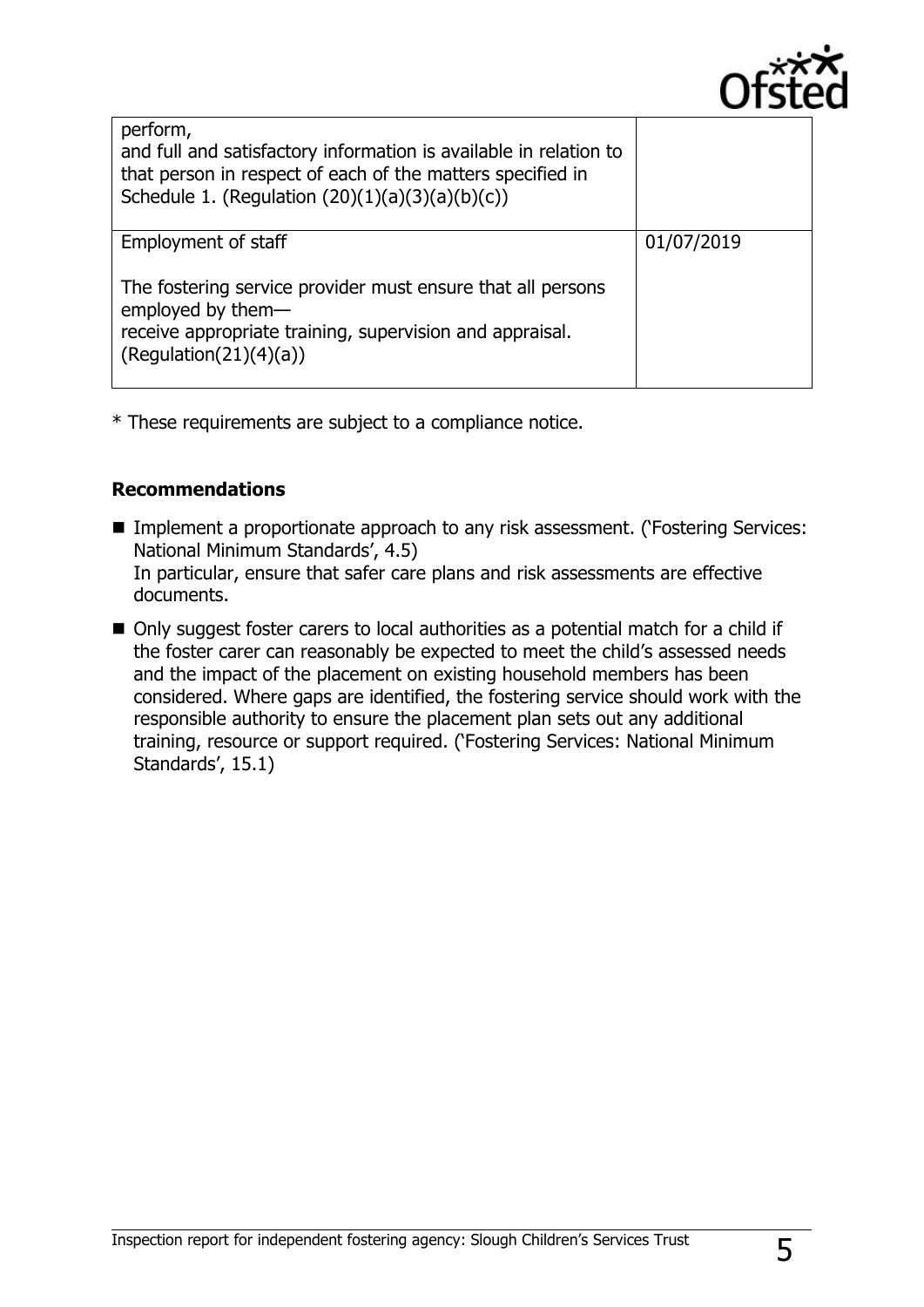

# **Inspection judgements**

## **Overall experiences and progress of children and young people: inadequate**

Some children have not been protected from harm or the risk of harm. This has had a significant detrimental impact on some children's experiences, and for others, their ability to make progress. Leaders, managers and staff have not acted to ensure that these children are safe and well cared for. Senior leaders and managers have not always recognised emerging risks and concerns quickly enough. One example includes their failure to follow the advice of the local authority designated officer (LADO).

Staff have failed to demonstrate that, before placing a child, they have sufficiently explored whether the foster carers have the approval, skills and knowledge they require to provide children with the care that they need. Staff do not explore risk or potential gaps in meeting children's needs to ensure that these areas are addressed.

Some of the placement planning arrangements are insufficient and inconsistent in quality and detail. The need to amend or to make changes to the plans of support provided for some children is not always recognised. For some children, this has resulted in poor experiences, such as being placed in a fostering household with inadequate sleeping arrangements. Another child experienced disruption and had to move on quickly after being placed with foster carers without the correct approval status. A further example demonstrates reactive, rather than proactive planning, leading to the excessive duration of a bridging placement.

Foster carers are not always provided with practical guidance, to enable them to effectively care for children. There are examples where the agency's staff have not engaged in the early identification of risk or changes in children's behaviour. Placement planning review meetings and disruption meetings have not been held routinely. Since the last inspection, 11 placement breakdowns have occurred and only three disruption meetings. These are missed opportunities for learning to provide children and foster carers with the support they may need in the next placement.

Relationships between the agency and some foster carers are poor. Some foster carers do not feel well supported or listened to and one foster carer reported being put under pressure to accept referrals. Out- of- hours support for foster carers is a combination of a dedicated support line until 11pm and thereafter, the authority's wider emergency duty system. Foster carers express mixed opinions about this system. Some foster carers described good support from agency staff members and one gave an example where they were dissatisfied with the response received. Another example included a foster carer's decision not to use this system because of their lack of confidence in it.

The 'Mockingbird Programme' has made a positive difference to the children and foster carers involved, by providing an increased level of support to these fostering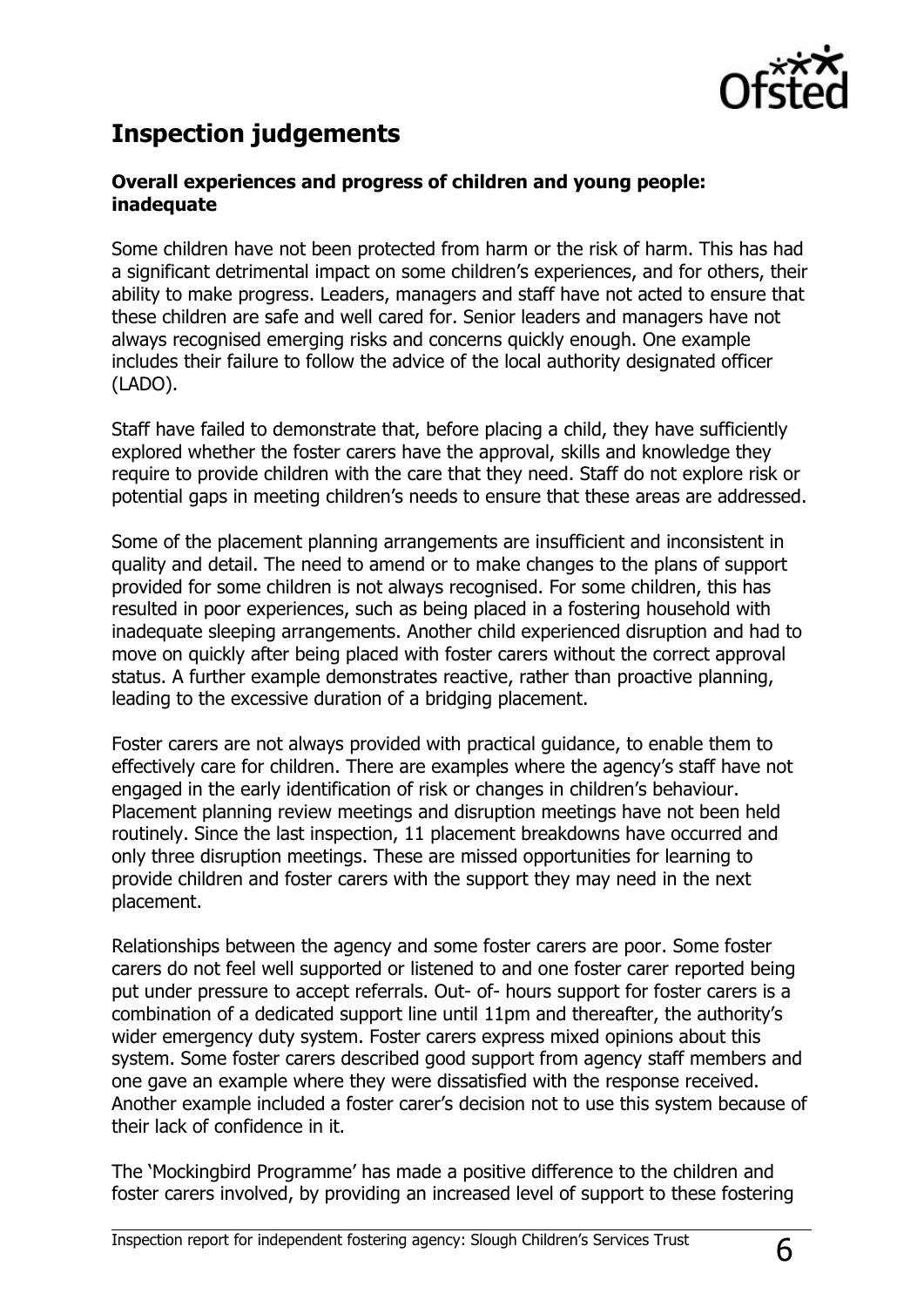

households. A second constellation is planned.

All children case tracked during this inspection were positively engaged in education, training or employment.

The three young people in 'staying put' arrangements are making progress and are well supported while they develop essential independence and life skills.

#### **How well children and young people are helped and protected: inadequate**

The weak safeguarding culture in the agency fails to assure the inspectors that leaders, managers and staff have acted as required, or will act, to protect the welfare and safety of children should concerns arise. This is because leaders and managers have not established, nor implemented, robust and effective systems that ensure that they have a clear understanding of current safeguarding concerns and issues. Leaders and managers do not review, evaluate or monitor risk well enough to enable them to identify and respond sufficiently to safeguarding matters.

Allegations are referred if required, by managers, to the LADO but on one occasion, leaders and managers did not instigate or complete a standards of care investigation when requested to by the LADO. Records do not provide the rationale and reason for the decisions made or evidence a clear audit trail from instigation to outcome.

Leaders, managers and staff have not routinely challenged foster carers' poor practice when this has occurred. One investigation failed to address all the concerns. A further example included a thorough and insightful investigation; however, the findings and recommendations have not been shared with staff and others to enable lessons to be learned or for practice to be reviewed and improved.

During this inspection, the head of quality and safeguarding conducted a learning and development audit in response to a case of concern that was raised by the inspectors. The subsequent report concluded that standards of care were lacking and that there could have been a more robust child-centred approach to address these issues. 11 recommendations were made.

Staff are not clear of their roles and responsibilities in respect of risk management. They do not always assure themselves that foster carers and other professionals have responded to risks as required. There is a lack of proactive early response and professional curiosity to emerging risks. For example, one child's behaviour over time demonstrated his increasing exposure to the risk of criminal exploitation. These signs were not recognised by this child's foster carers or supervising social worker, resulting in his actual involvement in criminal activity. Staff and foster carers do not act early enough to ensure that children are safe and being supported to learn how to manage risk themselves. This shortfall is exacerbated by the absence of relevant and up-to-date training for some of the foster carers in relation to the child living with them. Children's vulnerabilities are therefore increased.

Staff do not evidence how they support foster carers to assess and manage risk. Written risk assessments are either poor quality or in some cases, completely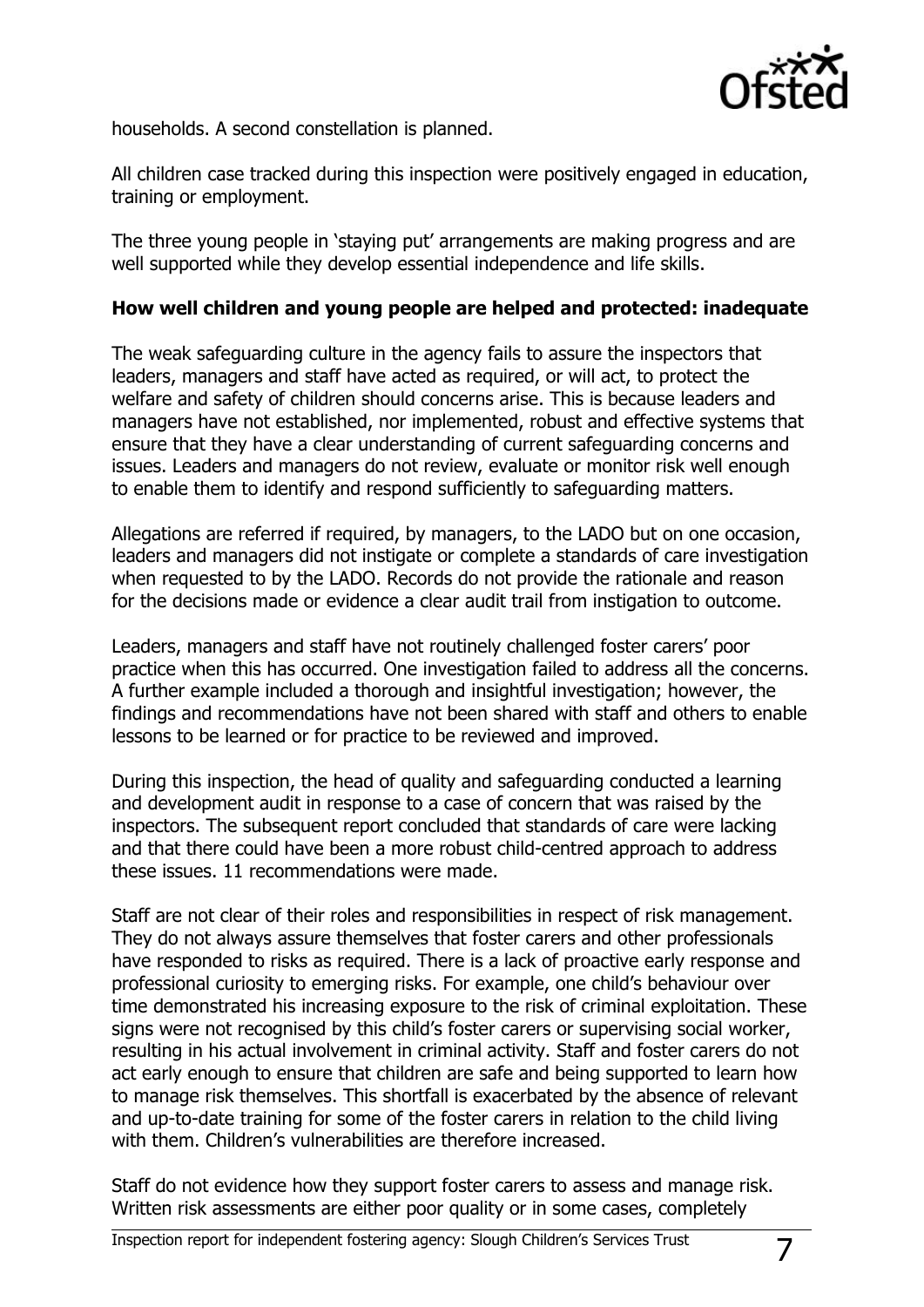

lacking. Consequently, foster carers lack clarity about the actions they should take to manage and minimise risk. There are no specific plans to direct foster carers in the practical response required when a known risk or behaviour is exhibited. Risk management plans that are available are weak and do not address or explore all known risk factors. Staff have not been swift to update and review plans when a risk has changed. In one case, this put children and foster carers at the potential risk of harm when a child returned to their placement, still in possession of a weapon. Similarly, safe care plans lack individualised strategies and a child-focused approach**.**  For example, a child with complex healthcare needs has no reference to their gastrostomy feed within the safer care plan or risk assessment. Inspectors were unable to locate evidence of relevant training being provided to this child's foster carer. Similar shortfalls were identified at previous inspections.

The agency is currently reviewing its behaviour management ethos and approach. Guidance provided to foster carers lacks clarity and is not explicit about the approach the agency wishes foster carers to use. Many foster carers have good insight about the needs of the children they care for, but there are a small number of examples of foster carers who lack the ability to form relationships with children or understand what a child is communicating through their behaviour.

While episodes of children going missing are rare, staff and foster carers are not sufficiently curious or explorative about the child's reasons for this when it does occur. This is a missed opportunity to make effective use of relationships by talking to children to gain an understanding of the risks that they may be exposed to when this occurs.

Recruitment practice shortfalls identified at the previous two inspections have continued. Gaps and omissions include the failure to verify references, to explore the reasons for leaving previous employment and the failure to explore applicants' health and suitability.

#### **The effectiveness of leaders and managers: inadequate**

The fostering agency is neither well led nor managed. There has been no registered manager for over 18 months. This results in instability, inconsistency and ineffective management.

The current interim management arrangements impede systems and processes from becoming embedded. Consequently, monitoring systems are unreliable and the agency is not fully aware of its own strengths and weaknesses.

Leaders and managers are repeatedly failing to demonstrate compliance with the Fostering Services (England) Regulations. Over the course of three consecutive inspections, serious shortfalls are being repeated. Leaders, managers and staff are failing to show that they understand the need for urgency to implement and sustain change. The service plan identifies actions to meet tasks, but this has not been regularly reviewed or updated and so it does not reflect the current circumstances.

The management information system is ineffective and does not provide managers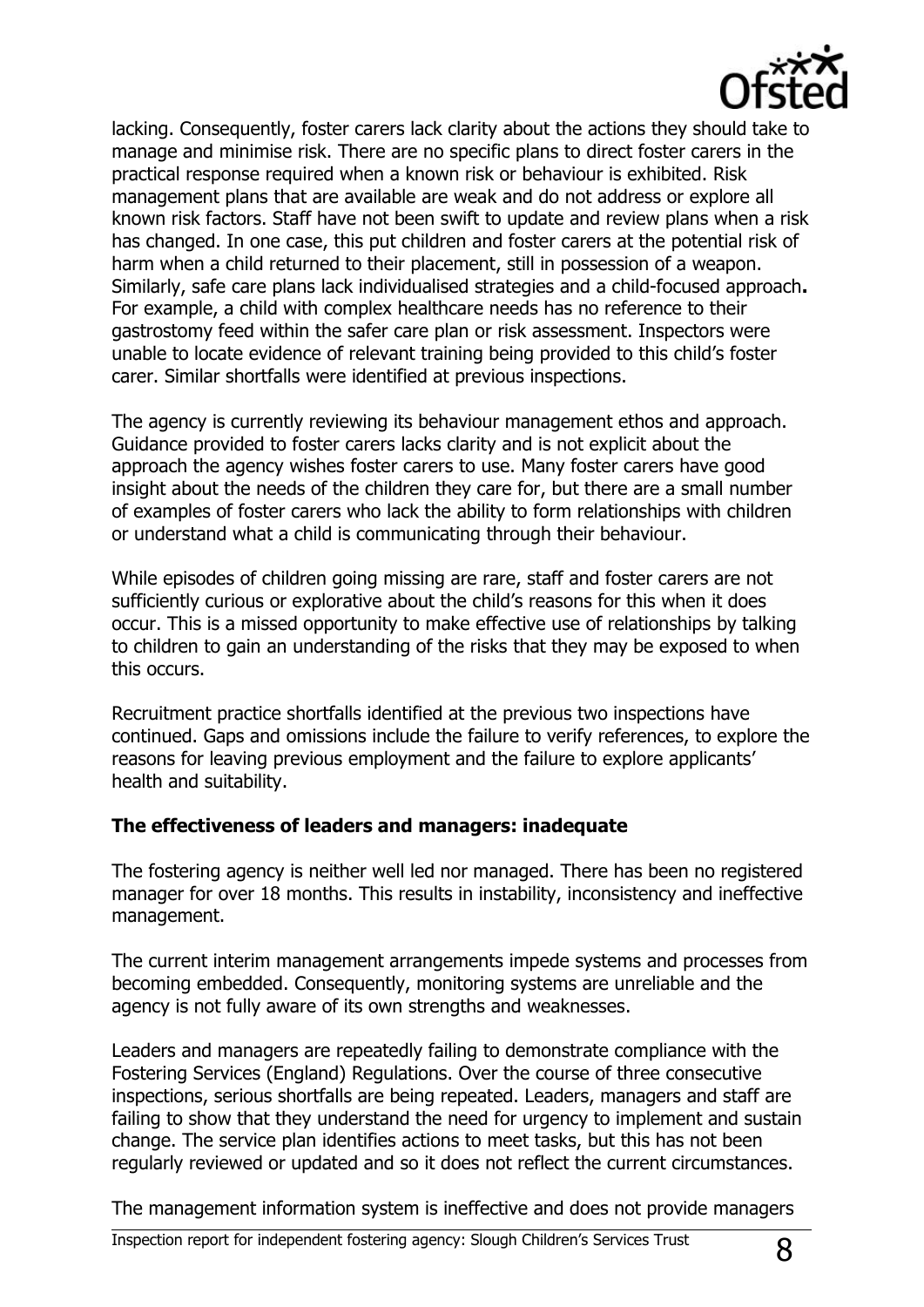

with the information they need to have effective management oversight. Records lack evidence of decisive decision-making and staff being held to account for their practice.

Inconsistent staff supervision arrangements result in some staff having significant gaps between supervision meetings. One staff member has not had an appraisal for a significant period. Consequently, not all staff receive enough opportunities to review, challenge, reflect on and improve their professional practice. The 'monthly surgeries' method of supporting staff is not embedded nor is it an effective tool. Managers have failed to use such systems to identify and address shortfalls in staff's casework, such as the failure to undertake a required annual unannounced visit to a foster carer.

The agency's electronic recording system is described by its senior leaders as 'not yet effective or fit for the purposes of the agency to ensure compliance with regulations'. Information and details are out of date and inaccurate. In one case, it did not provide essential information to enable a foster carer to seek or gain the required support for a child. Another example incorrectly details a foster carer's approval status, and another foster carer's placement history is incorrect. On occasions, staff increase foster carers' approved numbers without following the required process and procedure.

The shared panel applies a rigorous quality assurance role to new approvals of prospective foster carers. Panel membership is suitably diverse, and panel records clearly evidence the decisions made.

## **Information about this inspection**

Inspectors have looked closely at the experiences and progress of children and young people. Inspectors considered the quality of work and the differences made to the lives of children and young people. They discussed with professional staff the effectiveness of the help and care provided. In addition, the inspectors have tried to understand what the independent fostering agency knows about how well it is performing, how well it is doing and what difference it is making for the children and young people whom it is trying to help, protect and look after.

Using the 'Social care common inspection framework', this inspection was carried out under the Care Standards Act 2000 to assess the effectiveness of the service, how it meets the core functions of the service as set out in legislation, and to consider how well it complies with the Fostering Services (England) Regulations 2011 and the national minimum standards.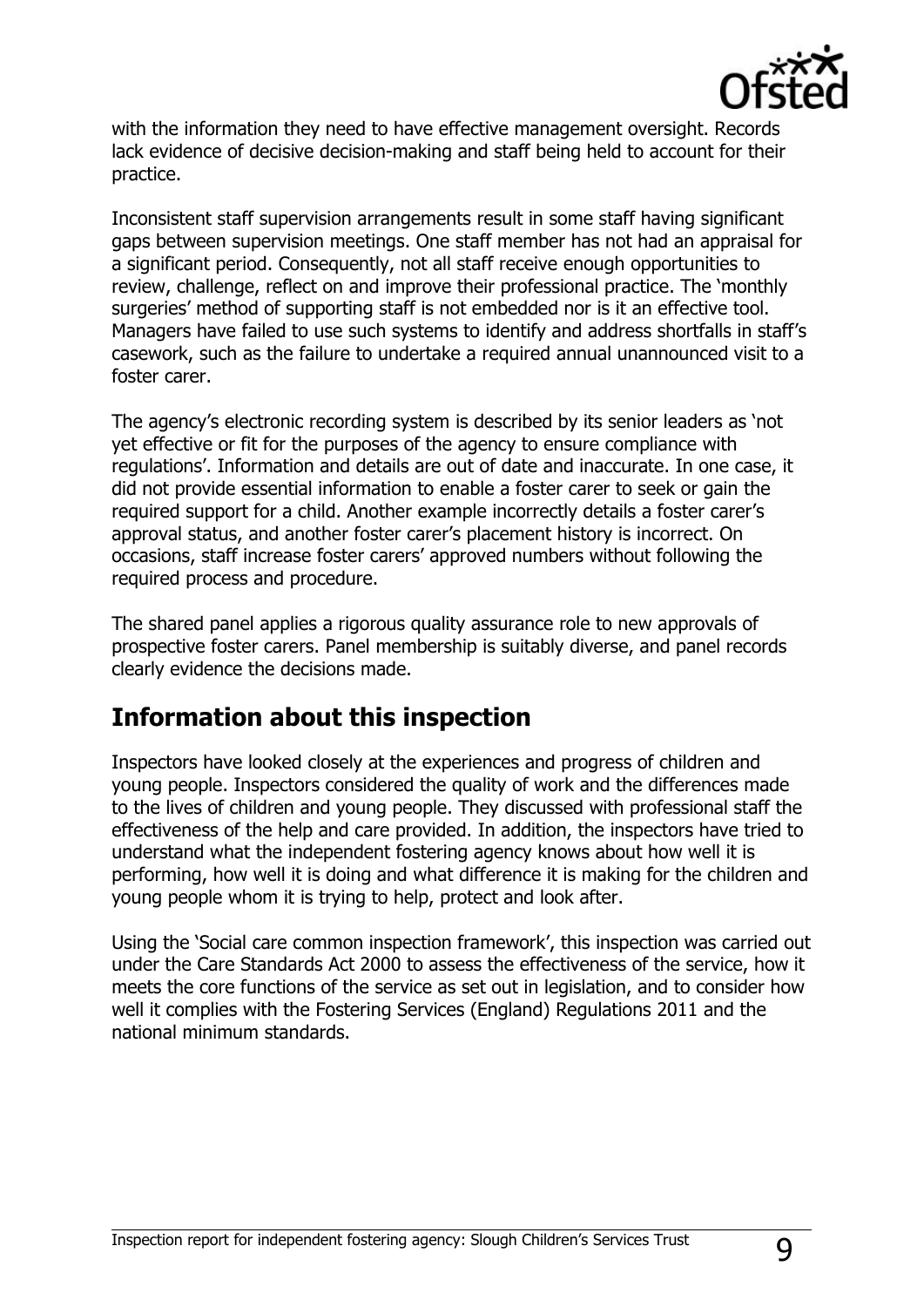

## **Independent fostering agency details**

**Unique reference number:** 1183495

**Registered provider:** Slough Children's Services Trust Limited (09487106)

**Registered provider address:** Ground Floor West, St Martin's Place, 51 Bath Road, Slough, Buckinghamshire SL1 3UF

**Responsible individual:** Jackie Pape

**Registered manager:** Post vacant

**Telephone number:** 01753 690 901

**Email address:** 

## **Inspectors**

Amanda Maxwell, social care inspector Stephen Collett, social care inspector Maria Lonergan, social care inspector